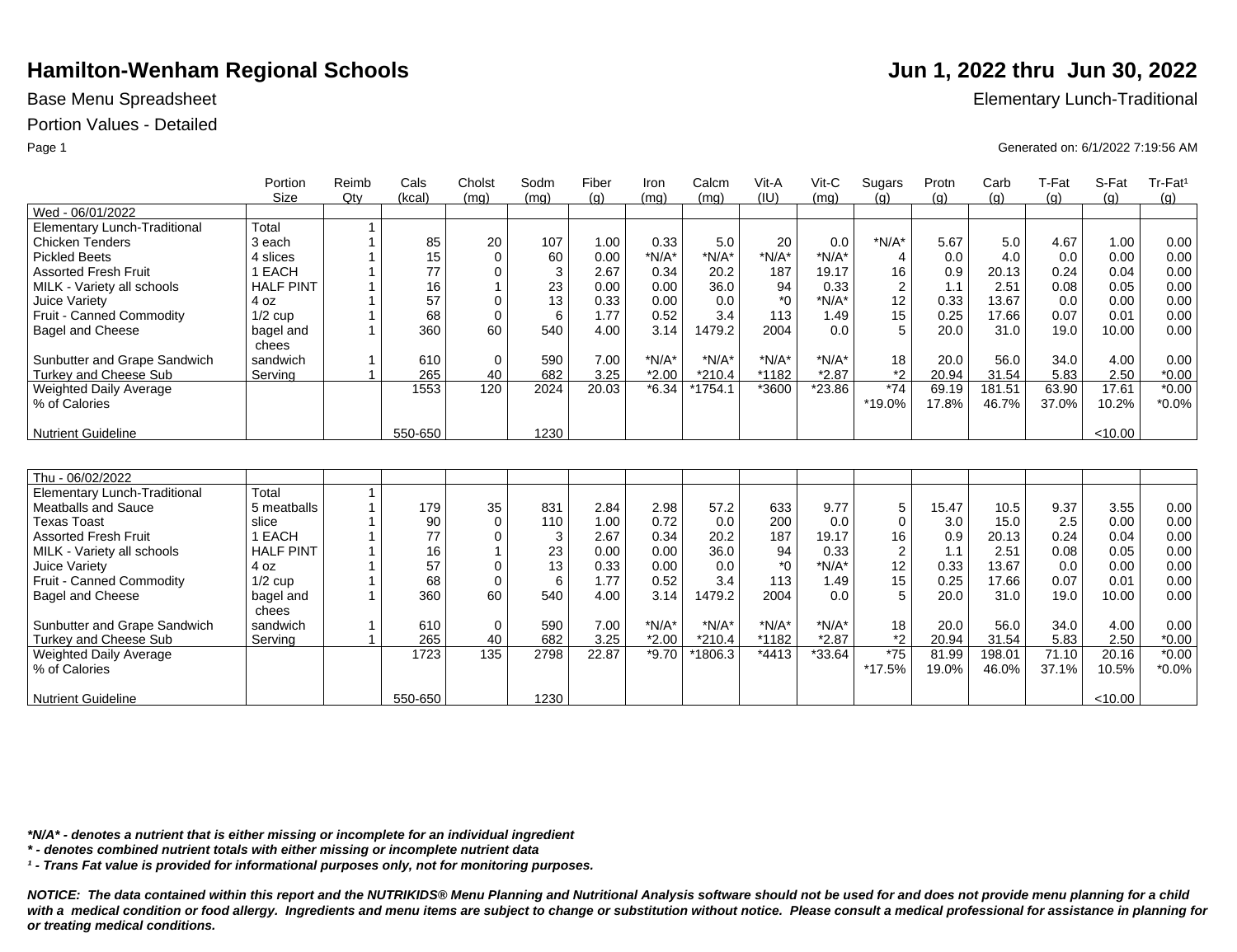### Portion Values - Detailed

|                                     | Portion            | Reimb          | Cals    | Cholst       | Sodm | Fiber | Iron     | Calcm    | Vit-A   | $Vit-C$  | Sugars         | Protn | Carb   | T-Fat | S-Fat   | Tr-Fat <sup>1</sup> |
|-------------------------------------|--------------------|----------------|---------|--------------|------|-------|----------|----------|---------|----------|----------------|-------|--------|-------|---------|---------------------|
|                                     | <b>Size</b>        | Qtv            | (kcal)  | (mq)         | (mq) | (q)   | (mq)     | (mq)     | (IU)    | (mq)     | (q)            | (q)   | (g)    | (g)   | (q)     | (g)                 |
| Fri - 06/03/2022                    |                    |                |         |              |      |       |          |          |         |          |                |       |        |       |         |                     |
| <b>Elementary Lunch-Traditional</b> | Total              | $\overline{1}$ |         |              |      |       |          |          |         |          |                |       |        |       |         |                     |
| pizza - Dominos                     | slice              | $\overline{1}$ | 300     | 45           | 790  | 4.00  | 1.80     | 350.0    | 750     | 6.0      | $*N/A*$        | 15.0  | 31.0   | 14.0  | 8.00    | 0.00                |
| pizza - Dominos - Pepperoni         | slice              |                | 310     | 45           | 790  | 4.00  | 1.80     | 300.0    | 750     | 6.0      | $*N/A*$        | 15.0  | 31.0   | 14.0  | 8.00    | 0.00                |
| Garden Salad                        | <b>1/2 CUP</b>     |                | 18      | $\mathbf 0$  | 24   | 1.36  | 0.56     | 25.6     | 4021    | 7.58     | $\overline{c}$ | 0.97  | 3.77   | 0.18  | 0.03    | 0.00                |
| <b>Assorted Fresh Fruit</b>         | 1 EACH             | $\overline{1}$ | 77      | 0            | 3    | 2.67  | 0.34     | 20.2     | 187     | 19.17    | 16             | 0.9   | 20.13  | 0.24  | 0.04    | 0.00                |
| MILK - Variety all schools          | <b>HALF PINT</b>   | $\overline{1}$ | 16      | $\mathbf{1}$ | 23   | 0.00  | 0.00     | 36.0     | 94      | 0.33     | $\overline{2}$ | 1.1   | 2.51   | 0.08  | 0.05    | 0.00                |
| Juice Variety                       | 4 oz               | $\overline{1}$ | 57      | $\mathbf 0$  | 13   | 0.33  | 0.00     | 0.0      | $*_{0}$ | $*N/A*$  | 12             | 0.33  | 13.67  | 0.0   | 0.00    | 0.00                |
| Fruit - Canned Commodity            | $1/2$ cup          |                | 68      | $\mathbf 0$  | 6    | 1.77  | 0.52     | 3.4      | 113     | 1.49     | 15             | 0.25  | 17.66  | 0.07  | 0.01    | 0.00                |
| Bagel and Cheese                    | bagel and<br>chees | $\overline{1}$ | 360     | 60           | 540  | 4.00  | 3.14     | 1479.2   | 2004    | 0.0      | 5              | 20.0  | 31.0   | 19.0  | 10.00   | 0.00                |
| Sunbutter and Grape Sandwich        | sandwich           | $\mathbf 1$    | 610     | $\mathbf 0$  | 590  | 7.00  | $*N/A*$  | $*N/A*$  | $*N/A*$ | $*N/A*$  | 18             | 20.0  | 56.0   | 34.0  | 4.00    | 0.00                |
| <b>Turkey and Cheese Sub</b>        | Serving            | $\overline{1}$ | 265     | 40           | 682  | 3.25  | $*2.00$  | $*210.4$ | *1182   | $*2.87$  | $*_{2}$        | 20.94 | 31.54  | 5.83  | 2.50    | $*0.00$             |
| Weighted Daily Average              |                    |                | 2082    | 190          | 3462 | 28.39 | $*10.16$ | *2424.7  | *9101   | $*43.45$ | $*72$          | 94.49 | 238.28 | 87.41 | 32.64   | $*0.00$             |
| % of Calories                       |                    |                |         |              |      |       |          |          |         |          | *13.8%         | 18.2% | 45.8%  | 37.8% | 14.1%   | $*0.0\%$            |
| <b>Nutrient Guideline</b>           |                    |                | 550-650 |              | 1230 |       |          |          |         |          |                |       |        |       | < 10.00 |                     |
|                                     |                    |                |         |              |      |       |          |          |         |          |                |       |        |       |         |                     |
|                                     |                    |                |         |              |      |       |          |          |         |          |                |       |        |       |         |                     |
| Mon - 06/06/2022                    |                    |                |         |              |      |       |          |          |         |          |                |       |        |       |         |                     |
| <b>Elementary Lunch-Traditional</b> | Total              | $\overline{1}$ |         |              |      |       |          |          |         |          |                |       |        |       |         |                     |
| Mozzarella Sticks - Rich's          | 3 pieces           | $\overline{ }$ | 240     | 20           | 280  | 2.00  | $*N/A*$  | $*N/A*$  | $*N/A*$ | $*N/A*$  | $\mathbf{1}$   | 11.0  | 22.0   | 12.0  | 4.50    | 0.00                |
| Marinara Cup - Red Gold             | 1 cup              |                | 40      | $\mathbf 0$  | 200  | 2.00  | 0.00     | 20.0     | $*N/A*$ | $*N/A*$  | $\overline{4}$ | 1.0   | 7.0    | 1.0   | 0.00    | 0.00                |
| Veggie Sticks                       | .5 cup             |                | 14      | $\mathbf 0$  | 32   | 1.12  | 0.17     | 19.4     | 3653    | 2.77     | $\overline{2}$ | 0.5   | 3.24   | 0.13  | 0.04    | 0.00                |
| <b>Assorted Fresh Fruit</b>         | 1 EACH             |                | 77      | $\Omega$     | 3    | 2.67  | 0.34     | 20.2     | 187     | 19.17    | 16             | 0.9   | 20.13  | 0.24  | 0.04    | 0.00                |
| MILK - Variety all schools          | <b>HALF PINT</b>   |                | 16      | $\mathbf{1}$ | 23   | 0.00  | 0.00     | 36.0     | 94      | 0.33     | $\overline{2}$ | 1.1   | 2.51   | 0.08  | 0.05    | 0.00                |
| Juice Variety                       | 4 oz               |                | 57      | $\Omega$     | 13   | 0.33  | 0.00     | 0.0      | $*_{0}$ | $*N/A*$  | 12             | 0.33  | 13.67  | 0.0   | 0.00    | 0.00                |
| Fruit - Canned Commodity            | $1/2$ cup          |                | 68      | $\mathbf 0$  | 6    | 1.77  | 0.52     | 3.4      | 113     | 1.49     | 15             | 0.25  | 17.66  | 0.07  | 0.01    | 0.00                |
| <b>Bagel and Cheese</b>             | bagel and<br>chees |                | 360     | 60           | 540  | 4.00  | 3.14     | 1479.2   | 2004    | 0.0      | 5              | 20.0  | 31.0   | 19.0  | 10.00   | 0.00                |
| Sunbutter and Grape Sandwich        | sandwich           |                | 610     | $\mathbf 0$  | 590  | 7.00  | $*N/A*$  | $*N/A*$  | $*N/A*$ | $*N/A*$  | 18             | 20.0  | 56.0   | 34.0  | 4.00    | 0.00                |
| Turkey and Cheese Sub               | Serving            | $\mathbf{1}$   | 265     | 40           | 682  | 3.25  | $*2.00$  | $*210.4$ | *1182   | $*2.87$  | $*_{2}$        | 20.94 | 31.54  | 5.83  | 2.50    | $*0.00$             |
| <b>Weighted Daily Average</b>       |                    |                | 1748    | 120          | 2370 | 24.15 | $*6.17$  | *1788.5  | *7232   | $*26.63$ | $*77$          | 76.02 | 204.75 | 72.36 | 21.14   | $*0.00$             |
| % of Calories                       |                    |                |         |              |      |       |          |          |         |          | *17.5%         | 17.4% | 46.8%  | 37.3% | 10.9%   | $*0.0\%$            |
| <b>Nutrient Guideline</b>           |                    |                | 550-650 |              | 1230 |       |          |          |         |          |                |       |        |       | < 10.00 |                     |

*\*N/A\* - denotes a nutrient that is either missing or incomplete for an individual ingredient*

*\* - denotes combined nutrient totals with either missing or incomplete nutrient data*

*¹ - Trans Fat value is provided for informational purposes only, not for monitoring purposes.*

*NOTICE: The data contained within this report and the NUTRIKIDS® Menu Planning and Nutritional Analysis software should not be used for and does not provide menu planning for a child*  with a medical condition or food allergy. Ingredients and menu items are subject to change or substitution without notice. Please consult a medical professional for assistance in planning for *or treating medical conditions.*

Base Menu Spreadsheet **Elementary Lunch-Traditional** 

Page 2 Generated on: 6/1/2022 7:19:56 AM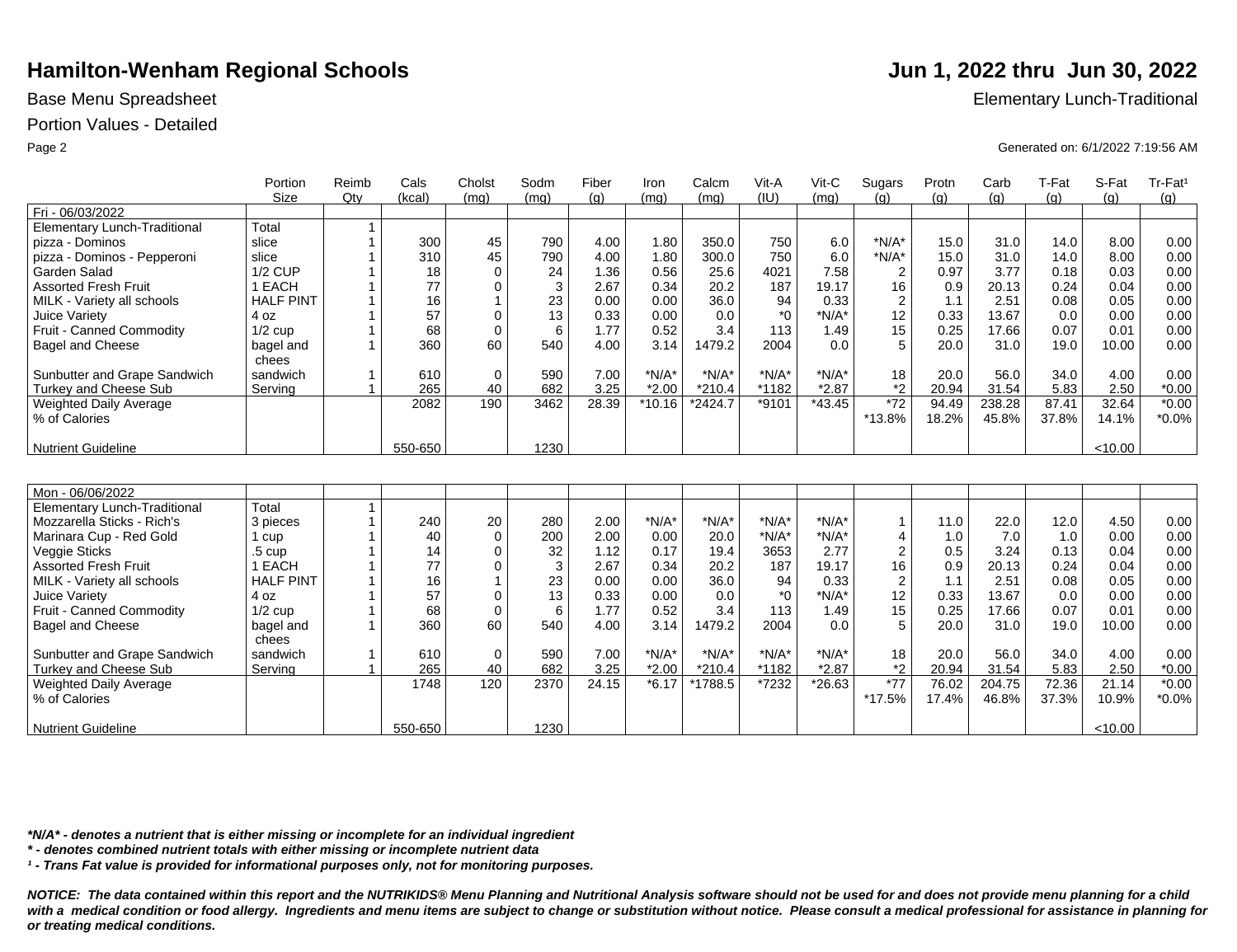## Portion Values - Detailed

|                                     | Portion           | Reimb | Cals    | Cholst       | Sodm | Fiber | Iron    | Calcm     | Vit-A   | Vit-C    | Sugars         | Protn | Carb   | T-Fat | S-Fat   | Tr-Fat <sup>1</sup> |
|-------------------------------------|-------------------|-------|---------|--------------|------|-------|---------|-----------|---------|----------|----------------|-------|--------|-------|---------|---------------------|
|                                     | <b>Size</b>       | Qty   | (kcal)  | (mq)         | (mq) | (q)   | (mq)    | (mq)      | (IU)    | (mq)     | (q)            | (g)   | (g)    | (g)   | (g)     | (g)                 |
| Tue - 06/07/2022                    |                   |       |         |              |      |       |         |           |         |          |                |       |        |       |         |                     |
| Elementary Lunch-Traditional        | Total             |       |         |              |      |       |         |           |         |          |                |       |        |       |         |                     |
| Mini Confetti Pancakes              | pouch             |       | 210     | 10           | 210  | 4.00  | $*N/A*$ | $*N/A*$   | $*N/A*$ | $*N/A*$  | 11             | 4.0   | 36.0   | 7.0   | 1.00    | 0.00                |
| Sausage Links                       | 2 each            |       | 204     | 75           | 414  | 0.00  | 0.88    | 7.1       | 41      | 0.0      | $*N/A*$        | 15.13 | 0.0    | 15.5  | 8.53    | $*N/A*$             |
| Hash Brown Patty                    | piece             |       | 120     | $\Omega$     | 180  | 1.00  | $*N/A*$ | $*N/A*$   | $*N/A*$ | $*N/A*$  | $\mathbf 0$    | 1.0   | 15.0   | 6.0   | 0.00    | 0.00                |
| <b>Assorted Fresh Fruit</b>         | 1 EACH            |       | 77      | $\Omega$     | 3    | 2.67  | 0.34    | 20.2      | 187     | 19.17    | 16             | 0.9   | 20.13  | 0.24  | 0.04    | 0.00                |
| MILK - Variety all schools          | <b>HALF PINT</b>  |       | 16      | $\mathbf{1}$ | 23   | 0.00  | 0.00    | 36.0      | 94      | 0.33     | $\overline{2}$ | 1.1   | 2.51   | 0.08  | 0.05    | 0.00                |
| Juice Variety                       | 4 oz              |       | 57      | $\mathbf 0$  | 13   | 0.33  | 0.00    | 0.0       | $*$ 0   | $*N/A*$  | 12             | 0.33  | 13.67  | 0.0   | 0.00    | 0.00                |
| Fruit - Canned Commodity            | $1/2$ cup         |       | 68      | $\mathbf 0$  | 6    | 1.77  | 0.52    | 3.4       | 113     | 1.49     | 15             | 0.25  | 17.66  | 0.07  | 0.01    | 0.00                |
| <b>Bagel and Cheese</b>             | bagel and         |       | 360     | 60           | 540  | 4.00  | 3.14    | 1479.2    | 2004    | 0.0      | 5              | 20.0  | 31.0   | 19.0  | 10.00   | 0.00                |
|                                     | chees             |       |         |              |      |       |         |           |         |          |                |       |        |       |         |                     |
| Sunbutter and Grape Sandwich        | sandwich          |       | 610     | $\mathbf 0$  | 590  | 7.00  | $*N/A*$ | $*N/A*$   | $*N/A*$ | $*N/A*$  | 18             | 20.0  | 56.0   | 34.0  | 4.00    | 0.00                |
| <b>Turkey and Cheese Sub</b>        | Serving           |       | 265     | 40           | 682  | 3.25  | $*2.00$ | $*210.4$  | *1182   | $*2.87$  | $*_{2}$        | 20.94 | 31.54  | 5.83  | 2.50    | $*0.00$             |
| Weighted Daily Average              |                   |       | 1988    | 185          | 2661 | 24.03 | $*6.89$ | *1756.2   | *3621   | *23.86   | $*81$          | 83.64 | 223.50 | 87.73 | 26.13   | $*0.00$             |
| % of Calories                       |                   |       |         |              |      |       |         |           |         |          | *16.3%         | 16.8% | 45.0%  | 39.7% | 11.8%   | $*0.0\%$            |
|                                     |                   |       |         |              |      |       |         |           |         |          |                |       |        |       |         |                     |
| <b>Nutrient Guideline</b>           |                   |       | 550-650 |              | 1230 |       |         |           |         |          |                |       |        |       | < 10.00 |                     |
|                                     |                   |       |         |              |      |       |         |           |         |          |                |       |        |       |         |                     |
|                                     |                   |       |         |              |      |       |         |           |         |          |                |       |        |       |         |                     |
| Wed - 06/08/2022                    |                   |       |         |              |      |       |         |           |         |          |                |       |        |       |         |                     |
| <b>Elementary Lunch-Traditional</b> | Total             | 1     |         |              |      |       |         |           |         |          |                |       |        |       |         |                     |
| Chicken Nuggets (Tyson)             | 5 pieces          |       | 240     | 25           | 440  | 3.00  | $*N/A*$ | $*N/A*$   | $*N/A*$ | $*N/A*$  | $\overline{1}$ | 14.0  | 16.0   | 14.0  | 2.50    | 0.00                |
| <b>Roasted Chickpeas</b>            | $0.5 \text{ cup}$ |       | 210     | $*N/A*$      | 524  | 5.00  | $*N/A*$ | $*N/A*$   | $*N/A*$ | $*N/A*$  | $*N/A*$        | 7.6   | 26.0   | 9.2   | 1.20    | $*N/A*$             |
| <b>Assorted Fresh Fruit</b>         | 1 EACH            |       | 77      | $\Omega$     | 3    | 2.67  | 0.34    | 20.2      | 187     | 19.17    | 16             | 0.9   | 20.13  | 0.24  | 0.04    | 0.00                |
| MILK - Variety all schools          | <b>HALF PINT</b>  |       | 16      | 1            | 23   | 0.00  | 0.00    | 36.0      | 94      | 0.33     | $\overline{2}$ | 1.1   | 2.51   | 0.08  | 0.05    | 0.00                |
| Juice Variety                       | 4 oz              |       | 57      | $\mathbf 0$  | 13   | 0.33  | 0.00    | 0.0       | $*_{0}$ | $*N/A*$  | 12             | 0.33  | 13.67  | 0.0   | 0.00    | 0.00                |
| Fruit - Canned Commodity            | $1/2$ cup         |       | 68      | $\Omega$     | 6    | 1.77  | 0.52    | 3.4       | 113     | 1.49     | 15             | 0.25  | 17.66  | 0.07  | 0.01    | 0.00                |
| Bagel and Cheese                    | bagel and         |       | 360     | 60           | 540  | 4.00  | 3.14    | 1479.2    | 2004    | 0.0      | 5              | 20.0  | 31.0   | 19.0  | 10.00   | 0.00                |
|                                     | chees             |       |         |              |      |       |         |           |         |          |                |       |        |       |         |                     |
| Sunbutter and Grape Sandwich        | sandwich          | 1     | 610     | $\mathbf 0$  | 590  | 7.00  | $*N/A*$ | $*N/A*$   | $*N/A*$ | $*N/A*$  | 18             | 20.0  | 56.0   | 34.0  | 4.00    | 0.00                |
| <b>Turkey and Cheese Sub</b>        | Serving           |       | 265     | 40           | 682  | 3.25  | $*2.00$ | $*210.4$  | *1182   | $*2.87$  | $*_{2}$        | 20.94 | 31.54  | 5.83  | 2.50    | $*0.00$             |
| Weighted Daily Average              |                   |       | 1904    | $*125$       | 2821 | 27.03 | $*6.00$ | $*1749.1$ | *3580   | $*23.86$ | $*71$          | 85.12 | 214.51 | 82.43 | 20.31   | $*0.00$             |
| % of Calories                       |                   |       |         |              |      |       |         |           |         |          | *14.9%         | 17.9% | 45.1%  | 39.0% | 9.6%    | $*0.0\%$            |
|                                     |                   |       |         |              |      |       |         |           |         |          |                |       |        |       |         |                     |
| <b>Nutrient Guideline</b>           |                   |       | 550-650 |              | 1230 |       |         |           |         |          |                |       |        |       | < 10.00 |                     |

*\*N/A\* - denotes a nutrient that is either missing or incomplete for an individual ingredient*

*\* - denotes combined nutrient totals with either missing or incomplete nutrient data*

*¹ - Trans Fat value is provided for informational purposes only, not for monitoring purposes.*

*NOTICE: The data contained within this report and the NUTRIKIDS® Menu Planning and Nutritional Analysis software should not be used for and does not provide menu planning for a child*  with a medical condition or food allergy. Ingredients and menu items are subject to change or substitution without notice. Please consult a medical professional for assistance in planning for *or treating medical conditions.*

Base Menu Spreadsheet **Elementary Lunch-Traditional** 

Page 3 Generated on: 6/1/2022 7:19:56 AM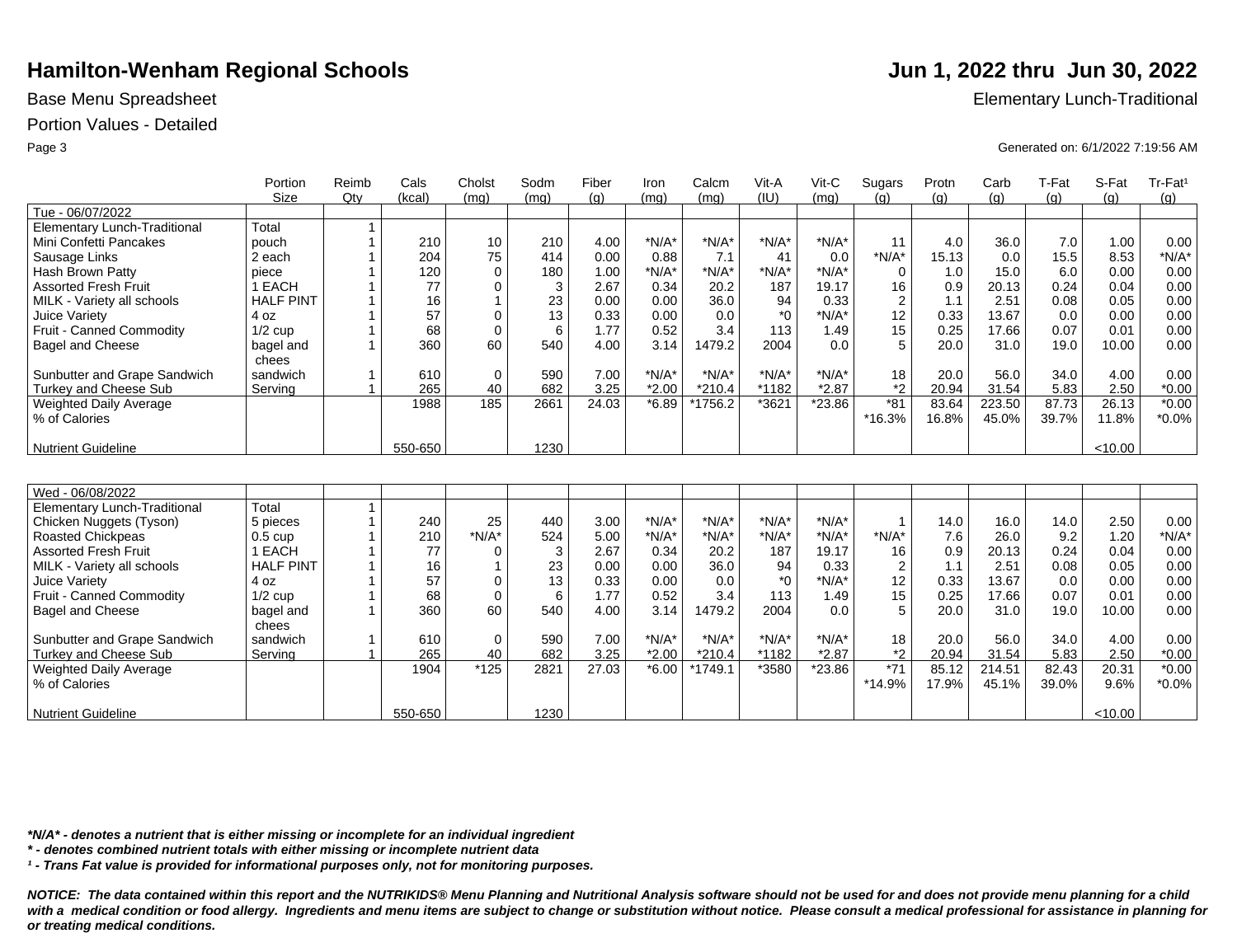### Portion Values - Detailed

|                                     | Portion            | Reimb          | Cals    | Cholst         | Sodm | Fiber | Iron     | Calcm    | Vit-A            | Vit-C    | Sugars         | Protn  | Carb   | T-Fat | S-Fat   | Tr-Fat <sup>1</sup> |
|-------------------------------------|--------------------|----------------|---------|----------------|------|-------|----------|----------|------------------|----------|----------------|--------|--------|-------|---------|---------------------|
|                                     | <b>Size</b>        | Qtv            | (kcal)  | (mg)           | (mq) | (q)   | (mq)     | (mq)     | (IU)             | (mq)     | (q)            | (q)    | (g)    | (g)   | (q)     | (g)                 |
| Thu - 06/09/2022                    |                    |                |         |                |      |       |          |          |                  |          |                |        |        |       |         |                     |
| <b>Elementary Lunch-Traditional</b> | Total              | $\mathbf{1}$   |         |                |      |       |          |          |                  |          |                |        |        |       |         |                     |
| Hamburger on a Bun                  | sandwich           | $\mathbf{1}$   | 279     | 54             | 279  | 3.00  | 2.93     | 62.0     | $\Omega$         | 2.4      | $*2$           | 22.29  | 24.0   | 11.17 | 3.66    | 0.68                |
| Hamburger on a Bun w cheese         | sandwich           |                | 332     | 67             | 426  | 3.00  | 3.02     | 208.5    | 158              | 2.4      | $^{\star}2$    | 25.09  | 24.65  | 15.47 | 6.16    | 0.68                |
| Macaroni Salad                      | 6 oz               |                | 153     | $\overline{2}$ | 185  | 3.00  | $*N/A*$  | $*N/A*$  | $*N/A*$          | $*N/A*$  | 8              | 5.0    | 31.0   | 2.0   | 0.00    | 0.00                |
| <b>Assorted Fresh Fruit</b>         | 1 EACH             |                | 77      | 0              | 3    | 2.67  | 0.34     | 20.2     | 187              | 19.17    | 16             | 0.9    | 20.13  | 0.24  | 0.04    | 0.00                |
| MILK - Variety all schools          | <b>HALF PINT</b>   |                | 16      | $\mathbf{1}$   | 23   | 0.00  | 0.00     | 36.0     | 94               | 0.33     | $\overline{2}$ | 1.1    | 2.51   | 0.08  | 0.05    | 0.00                |
| Juice Variety                       | 4 oz               |                | 57      | 0              | 13   | 0.33  | 0.00     | 0.0      | $*_{0}$          | $*N/A*$  | 12             | 0.33   | 13.67  | 0.0   | 0.00    | 0.00                |
| Fruit - Canned Commodity            | $1/2$ cup          |                | 68      | $\mathbf 0$    | 6    | 1.77  | 0.52     | 3.4      | 113              | 1.49     | 15             | 0.25   | 17.66  | 0.07  | 0.01    | 0.00                |
| <b>Bagel and Cheese</b>             | bagel and<br>chees |                | 360     | 60             | 540  | 4.00  | 3.14     | 1479.2   | 2004             | 0.0      | 5              | 20.0   | 31.0   | 19.0  | 10.00   | 0.00                |
| Sunbutter and Grape Sandwich        | sandwich           | $\mathbf 1$    | 610     | $\mathbf 0$    | 590  | 7.00  | $*N/A*$  | $*N/A*$  | $*N/A*$          | $*N/A*$  | 18             | 20.0   | 56.0   | 34.0  | 4.00    | 0.00                |
| <b>Turkey and Cheese Sub</b>        | Serving            | 1              | 265     | 40             | 682  | 3.25  | $*2.00$  | $*210.4$ | *1182            | $*2.87$  | $*_{2}$        | 20.94  | 31.54  | 5.83  | 2.50    | $*0.00$             |
| Weighted Daily Average              |                    |                | 2218    | 223            | 2747 | 28.03 | $*11.95$ | *2019.6  | *3738            | *28.66   | $*82$          | 115.90 | 252.15 | 87.87 | 26.43   | $*1.36$             |
| % of Calories                       |                    |                |         |                |      |       |          |          |                  |          | $*14.7%$       | 20.9%  | 45.5%  | 35.7% | 10.7%   | $*0.6%$             |
| <b>Nutrient Guideline</b>           |                    |                | 550-650 |                | 1230 |       |          |          |                  |          |                |        |        |       | < 10.00 |                     |
|                                     |                    |                |         |                |      |       |          |          |                  |          |                |        |        |       |         |                     |
|                                     |                    |                |         |                |      |       |          |          |                  |          |                |        |        |       |         |                     |
| Fri - 06/10/2022                    |                    |                |         |                |      |       |          |          |                  |          |                |        |        |       |         |                     |
| <b>Elementary Lunch-Traditional</b> | Total              | $\mathbf{1}$   |         |                |      |       |          |          |                  |          |                |        |        |       |         |                     |
| pizza - Dominos                     | slice              | $\overline{1}$ | 300     | 45             | 790  | 4.00  | 1.80     | 350.0    | 750              | 6.0      | $*N/A*$        | 15.0   | 31.0   | 14.0  | 8.00    | 0.00                |
| pizza - Dominos - Pepperoni         | slice              |                | 310     | 45             | 790  | 4.00  | 1.80     | 300.0    | 750              | 6.0      | $*N/A*$        | 15.0   | 31.0   | 14.0  | 8.00    | 0.00                |
| Caesar Salad                        | $1.5 \text{ cup}$  |                | 25      | 3              | 67   | 1.04  | 0.50     | 47.5     | 4110             | 1.88     | $*_{1}$        | 1.69   | 2.18   | 1.07  | 0.57    | $*0.00$             |
| <b>Assorted Fresh Fruit</b>         | 1 EACH             |                | 77      | 0              | 3    | 2.67  | 0.34     | 20.2     | 187              | 19.17    | 16             | 0.9    | 20.13  | 0.24  | 0.04    | 0.00                |
| MILK - Variety all schools          | <b>HALF PINT</b>   |                | 16      | $\mathbf{1}$   | 23   | 0.00  | 0.00     | 36.0     | 94               | 0.33     | $\overline{2}$ | 1.1    | 2.51   | 0.08  | 0.05    | 0.00                |
| Juice Variety                       | 4 oz               |                | 57      | $\mathbf 0$    | 13   | 0.33  | 0.00     | 0.0      | $*$ <sup>0</sup> | $*N/A*$  | 12             | 0.33   | 13.67  | 0.0   | 0.00    | 0.00                |
| Fruit - Canned Commodity            | $1/2$ cup          |                | 68      | $\mathbf 0$    | 6    | 1.77  | 0.52     | 3.4      | 113              | 1.49     | 15             | 0.25   | 17.66  | 0.07  | 0.01    | 0.00                |
| <b>Bagel and Cheese</b>             | bagel and<br>chees |                | 360     | 60             | 540  | 4.00  | 3.14     | 1479.2   | 2004             | 0.0      | 5              | 20.0   | 31.0   | 19.0  | 10.00   | 0.00                |
| Sunbutter and Grape Sandwich        | sandwich           |                | 610     | $\mathbf 0$    | 590  | 7.00  | $*N/A*$  | $*N/A*$  | $*N/A*$          | $*N/A*$  | 18             | 20.0   | 56.0   | 34.0  | 4.00    | 0.00                |
| Turkey and Cheese Sub               | Serving            | $\mathbf{1}$   | 265     | 40             | 682  | 3.25  | $*2.00$  | $*210.4$ | *1182            | $*2.87$  | $*_{2}$        | 20.94  | 31.54  | 5.83  | 2.50    | $*0.00$             |
| Weighted Daily Average              |                    |                | 2089    | 193            | 3505 | 28.07 | $*10.11$ | *2446.6  | *9189            | $*37.75$ | $*71$          | 95.20  | 236.69 | 88.31 | 33.18   | $*0.00$             |
| % of Calories                       |                    |                |         |                |      |       |          |          |                  |          | *13.5%         | 18.2%  | 45.3%  | 38.0% | 14.3%   | $*0.0\%$            |
| <b>Nutrient Guideline</b>           |                    |                | 550-650 |                | 1230 |       |          |          |                  |          |                |        |        |       | < 10.00 |                     |

*\*N/A\* - denotes a nutrient that is either missing or incomplete for an individual ingredient*

*\* - denotes combined nutrient totals with either missing or incomplete nutrient data*

*¹ - Trans Fat value is provided for informational purposes only, not for monitoring purposes.*

*NOTICE: The data contained within this report and the NUTRIKIDS® Menu Planning and Nutritional Analysis software should not be used for and does not provide menu planning for a child*  with a medical condition or food allergy. Ingredients and menu items are subject to change or substitution without notice. Please consult a medical professional for assistance in planning for *or treating medical conditions.*

Base Menu Spreadsheet **Elementary Lunch-Traditional** 

Page 4 Generated on: 6/1/2022 7:19:56 AM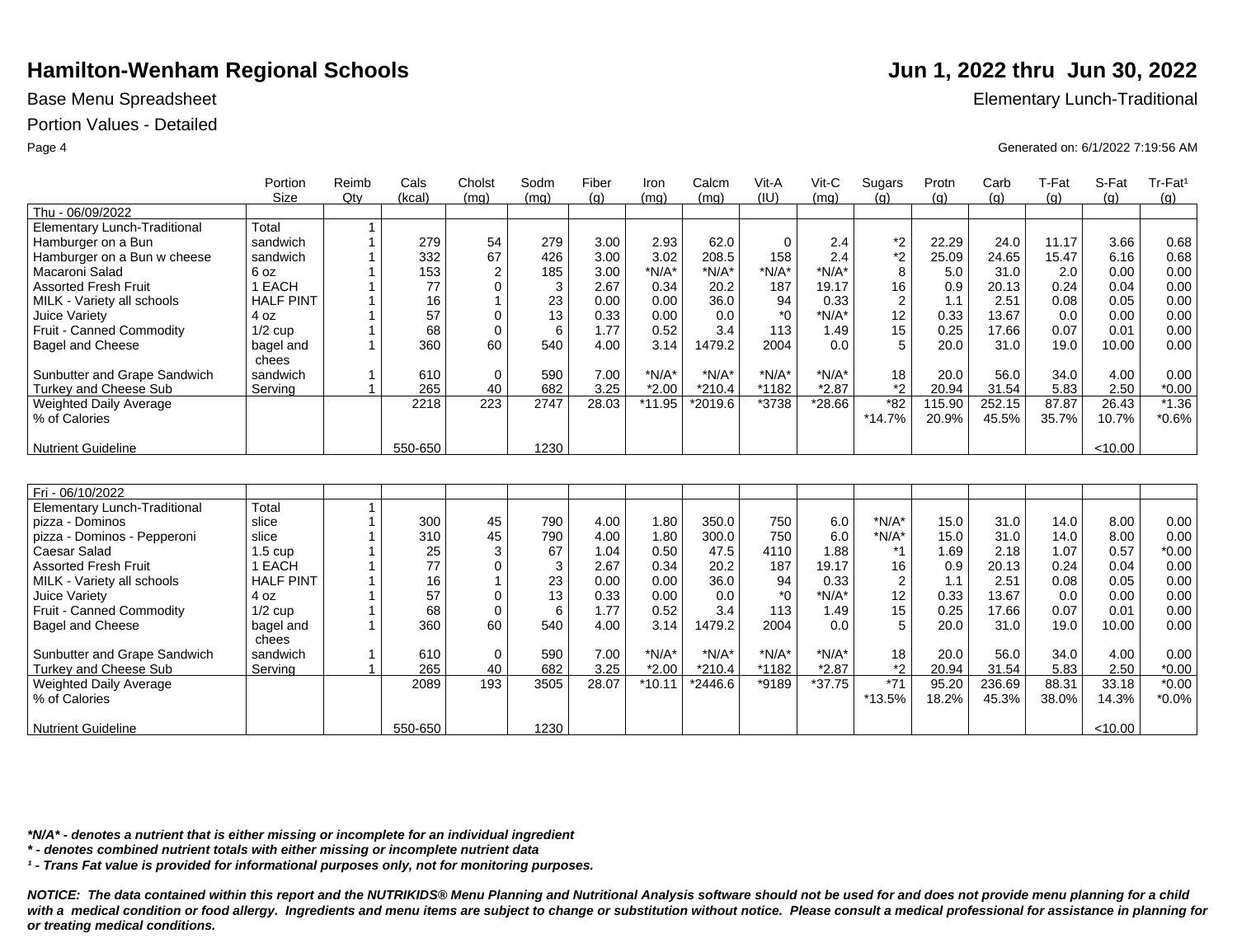## Portion Values - Detailed

|                                     | Portion            | Reimb        | Cals    | Cholst         | Sodm | Fiber | Iron    | Calcm    | Vit-A            | Vit-C    | Sugars         | Protn | Carb   | T-Fat | S-Fat   | Tr-Fat <sup>1</sup> |
|-------------------------------------|--------------------|--------------|---------|----------------|------|-------|---------|----------|------------------|----------|----------------|-------|--------|-------|---------|---------------------|
|                                     | <b>Size</b>        | $Q$ ty       | (kcal)  | (mq)           | (mq) | (g)   | (mq)    | (mg)     | (IU)             | (mq)     | (q)            | (g)   | (g)    | (q)   | (g)     | (g)                 |
| Mon - 06/13/2022                    |                    |              |         |                |      |       |         |          |                  |          |                |       |        |       |         |                     |
| <b>Elementary Lunch-Traditional</b> | Total              | 1            |         |                |      |       |         |          |                  |          |                |       |        |       |         |                     |
| Jumbo Soft Pretzel                  | 1 each             |              | 140     | $\mathbf 0$    | 150  | 3.00  | 1.80    | 20.0     | $\mathbf 0$      | 1.2      | $\mathbf{1}$   | 5.0   | 30.0   | 0.5   | 0.00    | 0.00                |
| Cheese Sauce, RF, Nacho, Pouch      | 2 oz               |              | 100     | 20             | 230  | 0.00  | 0.00    | 200.0    | 200              | 0.0      | $\mathbf 2$    | 7.0   | 3.0    | 7.0   | 4.50    | 0.00                |
| Veggie Sticks                       | .5 <sub>cup</sub>  |              | 14      | $\mathbf 0$    | 32   | 1.12  | 0.17    | 19.4     | 3653             | 2.77     | $\overline{2}$ | 0.5   | 3.24   | 0.13  | 0.04    | 0.00                |
| <b>Assorted Fresh Fruit</b>         | 1 EACH             |              | 77      | $\mathbf 0$    | 3    | 2.67  | 0.34    | 20.2     | 187              | 19.17    | 16             | 0.9   | 20.13  | 0.24  | 0.04    | 0.00                |
| MILK - Variety all schools          | <b>HALF PINT</b>   |              | 16      | $\mathbf{1}$   | 23   | 0.00  | 0.00    | 36.0     | 94               | 0.33     | $\overline{2}$ | 1.1   | 2.51   | 0.08  | 0.05    | 0.00                |
| Juice Variety                       | 4 oz               |              | 57      | $\mathbf 0$    | 13   | 0.33  | 0.00    | 0.0      | $*_{0}$          | $*N/A*$  | 12             | 0.33  | 13.67  | 0.0   | 0.00    | 0.00                |
| Fruit - Canned Commodity            | $1/2$ cup          |              | 68      | $\mathbf 0$    | 6    | 1.77  | 0.52    | 3.4      | 113              | 1.49     | 15             | 0.25  | 17.66  | 0.07  | 0.01    | 0.00                |
| <b>Bagel and Cheese</b>             | bagel and<br>chees |              | 360     | 60             | 540  | 4.00  | 3.14    | 1479.2   | 2004             | 0.0      | 5              | 20.0  | 31.0   | 19.0  | 10.00   | 0.00                |
| Sunbutter and Grape Sandwich        | sandwich           | $\mathbf 1$  | 610     | $\mathbf 0$    | 590  | 7.00  | $*N/A*$ | $*N/A*$  | $*N/A*$          | $*N/A*$  | 18             | 20.0  | 56.0   | 34.0  | 4.00    | 0.00                |
| <b>Turkey and Cheese Sub</b>        | Servina            | $\mathbf{1}$ | 265     | 40             | 682  | 3.25  | $*2.00$ | $*210.4$ | *1182            | $*2.87$  | *2             | 20.94 | 31.54  | 5.83  | 2.50    | $*0.00$             |
| Weighted Daily Average              |                    |              | 1708    | 120            | 2270 | 23.15 | $*7.97$ | *1988.5  | *7432            | $*27.83$ | $*75$          | 76.02 | 208.75 | 66.86 | 21.14   | $*0.00$             |
| % of Calories                       |                    |              |         |                |      |       |         |          |                  |          | *17.5%         | 17.8% | 48.9%  | 35.2% | 11.1%   | $*0.0\%$            |
|                                     |                    |              |         |                |      |       |         |          |                  |          |                |       |        |       |         |                     |
| <b>Nutrient Guideline</b>           |                    |              | 550-650 |                | 1230 |       |         |          |                  |          |                |       |        |       | < 10.00 |                     |
|                                     |                    |              |         |                |      |       |         |          |                  |          |                |       |        |       |         |                     |
| Tue - 06/14/2022                    |                    |              |         |                |      |       |         |          |                  |          |                |       |        |       |         |                     |
| <b>Elementary Lunch-Traditional</b> | Total              | 1            |         |                |      |       |         |          |                  |          |                |       |        |       |         |                     |
| <b>Dutch Waffles</b>                | waffle             |              | 330     | 15             | 330  | 3.00  | $*N/A*$ | $*N/A*$  | $*N/A*$          | $*N/A*$  | 12             | 4.0   | 38.0   | 19.0  | 3.00    | 0.00                |
| <b>Omelet Cheese</b>                | 1 omelet           |              | 120     | 165            | 300  | 0.00  | $*N/A*$ | $*N/A*$  | $*N/A*$          | $*N/A*$  | $\mathbf 0$    | 7.0   | 1.0    | 10.0  | 3.50    | 0.00                |
| Hash Brown Patty                    | piece              |              | 120     | $\Omega$       | 180  | 1.00  | $*N/A*$ | $*N/A*$  | $*N/A*$          | $*N/A*$  | $\mathbf 0$    | 1.0   | 15.0   | 6.0   | 0.00    | 0.00                |
| <b>Assorted Fresh Fruit</b>         | 1 EACH             |              | 77      | $\Omega$       | 3    | 2.67  | 0.34    | 20.2     | 187              | 19.17    | 16             | 0.9   | 20.13  | 0.24  | 0.04    | 0.00                |
| MILK - Variety all schools          | <b>HALF PINT</b>   |              | 16      | $\overline{1}$ | 23   | 0.00  | 0.00    | 36.0     | 94               | 0.33     | $\overline{2}$ | 1.1   | 2.51   | 0.08  | 0.05    | 0.00                |
| Juice Variety                       | 4 oz               |              | 57      | $\Omega$       | 13   | 0.33  | 0.00    | 0.0      | $*$ <sup>0</sup> | $*N/A*$  | 12             | 0.33  | 13.67  | 0.0   | 0.00    | 0.00                |
| Fruit - Canned Commodity            | $1/2$ cup          |              | 68      | $\Omega$       | 6    | 1.77  | 0.52    | 3.4      | 113              | 1.49     | 15             | 0.25  | 17.66  | 0.07  | 0.01    | 0.00                |
| <b>Bagel and Cheese</b>             | bagel and          |              | 360     | 60             | 540  | 4.00  | 3.14    | 1479.2   | 2004             | 0.0      | 5              | 20.0  | 31.0   | 19.0  | 10.00   | 0.00                |
|                                     | chees              |              |         |                |      |       |         |          |                  |          |                |       |        |       |         |                     |
| Sunbutter and Grape Sandwich        | sandwich           |              | 610     | $\mathbf 0$    | 590  | 7.00  | $*N/A*$ | $*N/A*$  | $*N/A*$          | $*N/A*$  | 18             | 20.0  | 56.0   | 34.0  | 4.00    | 0.00                |
| Turkey and Cheese Sub               | Serving            | $\mathbf{1}$ | 265     | 40             | 682  | 3.25  | $*2.00$ | $*210.4$ | *1182            | $*2.87$  | $*2$           | 20.94 | 31.54  | 5.83  | 2.50    | $*0.00$             |
| Weighted Daily Average              |                    |              | 2024    | 280            | 2667 | 23.03 | $*6.00$ | *1749.1  | *3580            | *23.86   | $*82$          | 75.52 | 226.51 | 94.23 | 23.11   | $*0.00$             |
| % of Calories                       |                    |              |         |                |      |       |         |          |                  |          | *16.2%         | 14.9% | 44.8%  | 41.9% | 10.3%   | $*0.0\%$            |
| Nutrient Guideline                  |                    |              | 550-650 |                | 1230 |       |         |          |                  |          |                |       |        |       | < 10.00 |                     |

*\*N/A\* - denotes a nutrient that is either missing or incomplete for an individual ingredient*

*\* - denotes combined nutrient totals with either missing or incomplete nutrient data*

*¹ - Trans Fat value is provided for informational purposes only, not for monitoring purposes.*

*NOTICE: The data contained within this report and the NUTRIKIDS® Menu Planning and Nutritional Analysis software should not be used for and does not provide menu planning for a child*  with a medical condition or food allergy. Ingredients and menu items are subject to change or substitution without notice. Please consult a medical professional for assistance in planning for *or treating medical conditions.*

Base Menu Spreadsheet **Elementary Lunch-Traditional** 

Page 5 Generated on: 6/1/2022 7:19:56 AM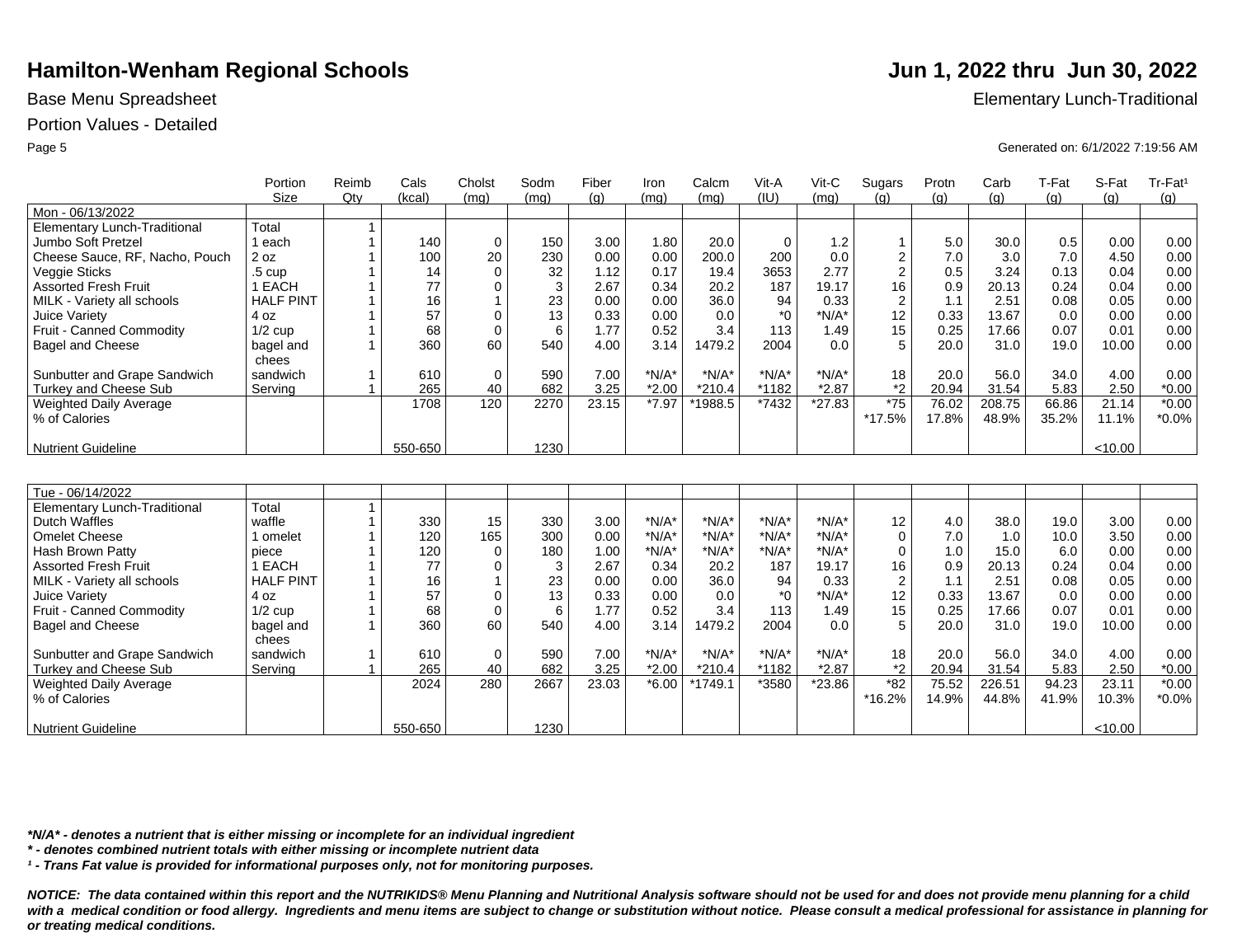## Portion Values - Detailed

Assorted Fresh Fruit MILK - Variety all schools

Fruit - Canned Commodity Bagel and Cheese

Weighted Daily Average

Sunbutter and Grape Sandwich Turkey and Cheese Sub

Juice Variety

% of Calories

Nutrient Guideline

|                                     | Portion<br>Size  | Reimb<br>Qty | Cals<br>(kcal) | Cholst<br>(mq) | Sodm<br>(mq) | Fiber<br>(g) | Iron<br>(mq) | Calcm<br>(mq) | Vit-A<br>(IU) | Vit-C<br>(mq) | Sugars<br>(a)  | Protn<br>(g) | Carb<br>(g) | T-Fat<br>(q) | S-Fat<br>(a) | $Tr-Fat1$<br>(q) |
|-------------------------------------|------------------|--------------|----------------|----------------|--------------|--------------|--------------|---------------|---------------|---------------|----------------|--------------|-------------|--------------|--------------|------------------|
| Wed - 06/15/2022                    |                  |              |                |                |              |              |              |               |               |               |                |              |             |              |              |                  |
| Elementary Lunch-Traditional        | Total            |              |                |                |              |              |              |               |               |               |                |              |             |              |              |                  |
| pizza - Dominos                     | slice            |              | 300            | 45             | 790          | 4.00         | 1.80         | 350.0         | 750           | 6.0           | $*N/A*$        | 15.0         | 31.0        | 14.0         | 8.00         | 0.00             |
| pizza - Dominos - Pepperoni         | slice            |              | 310            | 45             | 790          | 4.00         | 1.80         | 300.0         | 750           | 6.0           | $*N/A*$        | 15.0         | 31.0        | 14.0         | 8.00         | 0.00             |
| Veggie Sticks                       | .5 cup           |              | 14             | $\mathbf 0$    | 32           | 1.12         | 0.17         | 19.4          | 3653          | 2.77          | $\overline{2}$ | 0.5          | 3.24        | 0.13         | 0.04         | 0.00             |
| Teriyaki Chicken Dippers            |                  |              | 246            | $\mathbf 0$    | 370          | 2.00         | 1.08         | 40.0          | $*N/A*$       | 0.0           | $*N/A*$        | 5.0          | 33.0        | 10.5         | 2.00         | $*N/A*$          |
| RICE, UB par boiled 17 18           | $1/2$ cup        |              | 120            | $\Omega$       | 97           | 1.10         | 0.26         | 4.9           | 16            | 0.03          | $*_{0}$        | 2.79         | 24.88       | 1.0          | 0.24         | $*0.00$          |
| <b>Assorted Fresh Fruit</b>         | EACH             |              | 77             |                | 3            | 2.67         | 0.34         | 20.2          | 187           | 19.17         | 16             | 0.9          | 20.13       | 0.24         | 0.04         | 0.00             |
| MILK - Variety all schools          | <b>HALF PINT</b> |              | 16             |                | 23           | 0.00         | 0.00         | 36.0          | 94            | 0.33          | 2              | 1.1          | 2.51        | 0.08         | 0.05         | 0.00             |
| Juice Variety                       | 4 oz             |              | 57             | $\Omega$       | 13           | 0.33         | 0.00         | 0.0           | $*_{0}$       | $*N/A*$       | 12             | 0.33         | 13.67       | 0.0          | 0.00         | 0.00             |
| Fruit - Canned Commodity            | $1/2$ cup        |              | 68             | $\Omega$       | 6            | 1.77         | 0.52         | 3.4           | 113           | 1.49          | 15             | 0.25         | 17.66       | 0.07         | 0.01         | 0.00             |
| Bagel and Cheese                    | bagel and        |              | 360            | 60             | 540          | 4.00         | 3.14         | 1479.2        | 2004          | 0.0           | 5              | 20.0         | 31.0        | 19.0         | 10.00        | 0.00             |
|                                     | chees            |              |                |                |              |              |              |               |               |               |                |              |             |              |              |                  |
| Sunbutter and Grape Sandwich        | sandwich         |              | 610            | $\mathbf 0$    | 590          | 7.00         | $*N/A*$      | $*N/A*$       | $*N/A*$       | $N/A^*$       | 18             | 20.0         | 56.0        | 34.0         | 4.00         | 0.00             |
| Turkey and Cheese Sub               | Serving          |              | 265            | 40             | 682          | 3.25         | $*2.00$      | $*210.4$      | *1182         | $*2.87$       | *2             | 20.94        | 31.54       | 5.83         | 2.50         | $*0.00$          |
| Weighted Daily Average              |                  |              | 2444           | 190            | 3937         | 31.25        | $*11.11$     | $*2463.4$     | *8749         | *38.66        | $*72$          | 101.81       | 295.62      | 98.86        | 34.88        | $*0.00$          |
| % of Calories                       |                  |              |                |                |              |              |              |               |               |               | *11.8%         | 16.7%        | 48.4%       | 36.4%        | 12.8%        | $*0.0\%$         |
|                                     |                  |              |                |                |              |              |              |               |               |               |                |              |             |              |              |                  |
| <b>Nutrient Guideline</b>           |                  |              | 550-650        |                | 1230         |              |              |               |               |               |                |              |             |              | < 10.00      |                  |
|                                     |                  |              |                |                |              |              |              |               |               |               |                |              |             |              |              |                  |
|                                     |                  |              |                |                |              |              |              |               |               |               |                |              |             |              |              |                  |
| Thu - 06/16/2022                    |                  |              |                |                |              |              |              |               |               |               |                |              |             |              |              |                  |
| <b>Elementary Lunch-Traditional</b> | Total            |              |                |                |              |              |              |               |               |               |                |              |             |              |              |                  |
| Hot Dog on Bun                      | hot dog w        |              | 260            | 30             | 540          | 3.00         | 1.62         | 80.0          | $\mathbf 0$   | 1.8           | $\overline{2}$ | 9.0          | 20.0        | 16.0         | 6.00         | 0.00             |
|                                     | / bun            |              |                |                |              |              |              |               |               |               |                |              |             |              |              |                  |
| Baked Beans (vegetarian)            | $2/3$ cup        |              | 155            | 0              | 193          | 5.96         | 2.35         | 64.2          | 16            | 0.64          | $*14$          | 7.15         | 31.52       | 0.72         | 0.01         | $*0.00$          |

2.67 0.00 0.33 1.77 4.00 7.00 3.25

0.34 0.00 0.00 0.52 3.14 \*N/A\* \*2.00

20.2 36.0 0.0 3.4 1479.2 \*N/A\* \*210.4

 $27.99$  \*9.98 \*1893.3 \*3595 \*26.30

187 94 \*0 113 2004 \*N/A\* \*1182<br>\*3595 19.17 0.33 \*N/A\* 1.49 0.0 \*N/A\* \*2.87

\*18.4%

0.9 1.1 0.33 0.25 20.0 20.0 20.94

79.67 17.1% 20.13 2.51 13.67 17.66 31.0 56.0 31.54

224.03 48.0% 0.24 0.08 0.0 0.07 19.0 34.0 5.83

75.96 36.6%

0.04 0.05 0.00 0.01 10.00 4.00 2.50

22.62 10.9%  $< 10.00$ 

0.00 0.00 0.00 0.00 0.00 0.00 \*0.00

\*0.00 \*0.0%

Base Menu Spreadsheet **Elementary Lunch-Traditional** 

Page 6 Generated on: 6/1/2022 7:19:56 AM

*NOTICE: The data contained within this report and the NUTRIKIDS® Menu Planning and Nutritional Analysis software should not be used for and does not provide menu planning for a child*  with a medical condition or food allergy. Ingredients and menu items are subject to change or substitution without notice. Please consult a medical professional for assistance in planning for *or treating medical conditions.*

*\*N/A\* - denotes a nutrient that is either missing or incomplete for an individual ingredient*

*\* - denotes combined nutrient totals with either missing or incomplete nutrient data*

1 EACH HALF PINT 4 oz 1/2 cup bagel and chees sandwich Serving

1869

550-650

2591

1230

*¹ - Trans Fat value is provided for informational purposes only, not for monitoring purposes.*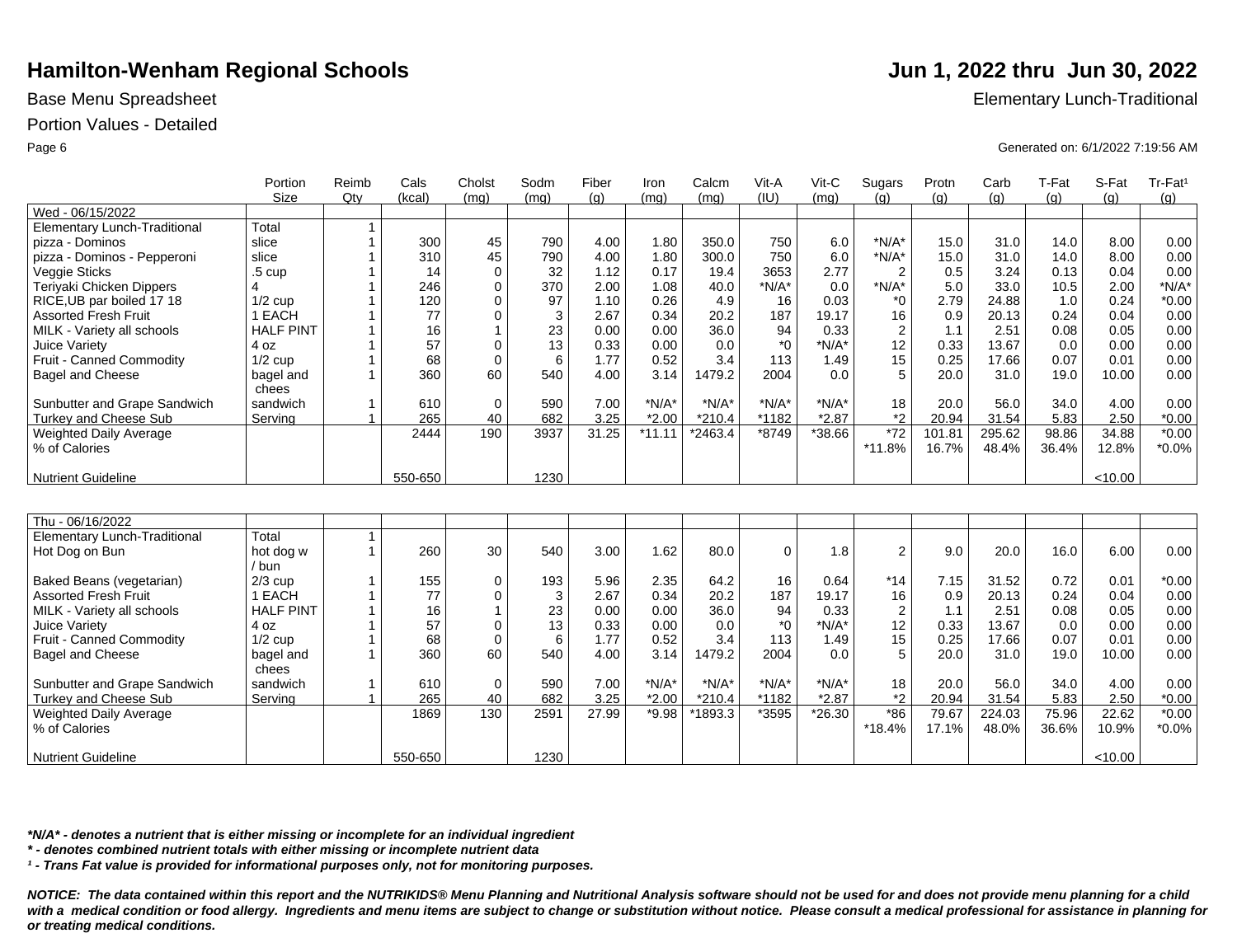## Portion Values - Detailed

|                                     | Portion            | Reimb        | Cals    | Cholst         | Sodm | Fiber | Iron     | Calcm                | Vit-A   | Vit-C    | Sugars           | Protn | Carb   | T-Fat | S-Fat   | Tr-Fat <sup>1</sup> |
|-------------------------------------|--------------------|--------------|---------|----------------|------|-------|----------|----------------------|---------|----------|------------------|-------|--------|-------|---------|---------------------|
|                                     | <b>Size</b>        | Qtv          | (kcal)  | (mq)           | (mq) | (q)   | (mq)     | (mq)                 | (IU)    | (ma)     | (a)              | (q)   | (q)    | (q)   | (q)     | (g)                 |
| Fri - 06/17/2022                    |                    |              |         |                |      |       |          |                      |         |          |                  |       |        |       |         |                     |
| <b>Elementary Lunch-Traditional</b> | Total              | 1            |         |                |      |       |          |                      |         |          |                  |       |        |       |         |                     |
| Mini Choco. Chip French Toast       | 1 pouch            |              | 192     | $\mathbf 0$    | 212  | 4.05  | $*N/A*$  | $*N/A*$              | $*N/A*$ | $*N/A*$  | 10               | 4.05  | 35.41  | 5.06  | 1.52    | 0.00                |
| Sausage Links                       | 2 each             |              | 204     | 75             | 414  | 0.00  | 0.88     | 7.1                  | 41      | 0.0      | $*N/A*$          | 15.13 | 0.0    | 15.5  | 8.53    | $*N/A*$             |
| Hash Brown Patty                    | piece              |              | 120     | $\mathbf 0$    | 180  | 1.00  | $*N/A*$  | $*N/A*$              | $*N/A*$ | $*N/A*$  | 0                | 1.0   | 15.0   | 6.0   | 0.00    | 0.00                |
| <b>Assorted Fresh Fruit</b>         | 1 EACH             |              | 77      | $\mathbf 0$    | 3    | 2.67  | 0.34     | 20.2                 | 187     | 19.17    | 16               | 0.9   | 20.13  | 0.24  | 0.04    | 0.00                |
| MILK - Variety all schools          | <b>HALF PINT</b>   |              | 16      |                | 23   | 0.00  | 0.00     | 36.0                 | 94      | 0.33     | $\overline{2}$   | 1.1   | 2.51   | 0.08  | 0.05    | 0.00                |
| Juice Variety                       | 4 oz               |              | 57      | $\mathbf 0$    | 13   | 0.33  | 0.00     | 0.0                  | $*_{0}$ | $*N/A*$  | 12               | 0.33  | 13.67  | 0.0   | 0.00    | 0.00                |
| Fruit - Canned Commodity            | $1/2$ cup          |              | 68      | $\mathbf 0$    | 6    | 1.77  | 0.52     | 3.4                  | 113     | 1.49     | 15               | 0.25  | 17.66  | 0.07  | 0.01    | 0.00                |
| <b>Bagel and Cheese</b>             | bagel and<br>chees |              | 360     | 60             | 540  | 4.00  | 3.14     | 1479.2               | 2004    | 0.0      | 5                | 20.0  | 31.0   | 19.0  | 10.00   | 0.00                |
| Sunbutter and Grape Sandwich        | sandwich           |              | 610     | $\mathbf 0$    | 590  | 7.00  | $*N/A*$  | $*N/A*$              | $*N/A*$ | $*N/A*$  | 18               | 20.0  | 56.0   | 34.0  | 4.00    | 0.00                |
| Turkey and Cheese Sub               | Servina            |              | 265     | 40             | 682  | 3.25  | $*2.00$  | $*210.4$             | *1182   | $*2.87$  | *2               | 20.94 | 31.54  | 5.83  | 2.50    | $*0.00$             |
| Weighted Daily Average              |                    |              | 1970    | 175            | 2663 | 24.08 | $*6.89$  | *1756.2              | *3621   | $*23.86$ | $*80$            | 83.69 | 222.92 | 85.79 | 26.65   | $*0.00$             |
| % of Calories                       |                    |              |         |                |      |       |          |                      |         |          | *16.2%           | 17.0% | 45.3%  | 39.2% | 12.2%   | $*0.0\%$            |
|                                     |                    |              |         |                |      |       |          |                      |         |          |                  |       |        |       |         |                     |
| <b>Nutrient Guideline</b>           |                    |              | 550-650 |                | 1230 |       |          |                      |         |          |                  |       |        |       | < 10.00 |                     |
|                                     |                    |              |         |                |      |       |          |                      |         |          |                  |       |        |       |         |                     |
|                                     |                    |              |         |                |      |       |          |                      |         |          |                  |       |        |       |         |                     |
| Tue - 06/21/2022                    |                    |              |         |                |      |       |          |                      |         |          |                  |       |        |       |         |                     |
| <b>Elementary Lunch-Traditional</b> | Total              | $\mathbf{1}$ |         |                |      |       |          |                      |         |          |                  |       |        |       |         |                     |
| pizza - Dominos                     | slice              |              | 300     | 45             | 790  | 4.00  | 1.80     | 350.0                | 750     | 6.0      | $*N/A*$          | 15.0  | 31.0   | 14.0  | 8.00    | 0.00                |
| pizza - Dominos - Pepperoni         | slice              |              | 310     | 45             | 790  | 4.00  | 1.80     | 300.0                | 750     | 6.0      | $*N/A*$          | 15.0  | 31.0   | 14.0  | 8.00    | 0.00                |
| Garden Salad                        | <b>1/2 CUP</b>     |              | 18      | $\mathbf 0$    | 24   | 1.36  | 0.56     | 25.6                 | 4021    | 7.58     | $\boldsymbol{2}$ | 0.97  | 3.77   | 0.18  | 0.03    | 0.00                |
| <b>Assorted Fresh Fruit</b>         | 1 EACH             |              | 77      | $\mathbf 0$    | 3    | 2.67  | 0.34     | 20.2                 | 187     | 19.17    | 16               | 0.9   | 20.13  | 0.24  | 0.04    | 0.00                |
| MILK - Variety all schools          | <b>HALF PINT</b>   |              | 16      | $\overline{1}$ | 23   | 0.00  | 0.00     | 36.0                 | 94      | 0.33     | $\boldsymbol{2}$ | 1.1   | 2.51   | 0.08  | 0.05    | 0.00                |
| Juice Variety                       | 4 oz               |              | 57      | $\mathbf 0$    | 13   | 0.33  | 0.00     | 0.0                  | $*_{0}$ | $*N/A*$  | 12               | 0.33  | 13.67  | 0.0   | 0.00    | 0.00                |
| Fruit - Canned Commodity            | $1/2$ cup          |              | 68      | $\mathbf 0$    | 6    | 1.77  | 0.52     | 3.4                  | 113     | 1.49     | 15               | 0.25  | 17.66  | 0.07  | 0.01    | 0.00                |
| <b>Bagel and Cheese</b>             | bagel and          |              | 360     | 60             | 540  | 4.00  | 3.14     | 1479.2               | 2004    | 0.0      | 5                | 20.0  | 31.0   | 19.0  | 10.00   | 0.00                |
|                                     | chees              |              |         |                |      |       |          |                      |         |          |                  |       |        |       |         |                     |
| Sunbutter and Grape Sandwich        | sandwich           | $\mathbf 1$  | 610     | $\mathbf 0$    | 590  | 7.00  | $*N/A*$  | $*N/A*$              | $*N/A*$ | $*N/A*$  | 18               | 20.0  | 56.0   | 34.0  | 4.00    | 0.00                |
| Turkey and Cheese Sub               | Serving            |              | 265     | 40             | 682  | 3.25  | $*2.00$  | $*210.4$             | *1182   | $*2.87$  | *2               | 20.94 | 31.54  | 5.83  | 2.50    | $*0.00$             |
| Weighted Daily Average              |                    |              | 2082    | 190            | 3462 | 28.39 | $*10.16$ | $\overline{2}$ 424.7 | *9101   | $*43.45$ | $*72$            | 94.49 | 238.28 | 87.41 | 32.64   | $*0.00$             |
| % of Calories                       |                    |              |         |                |      |       |          |                      |         |          | *13.8%           | 18.2% | 45.8%  | 37.8% | 14.1%   | $*0.0\%$            |
|                                     |                    |              |         |                |      |       |          |                      |         |          |                  |       |        |       |         |                     |
| Nutrient Guideline                  |                    |              | 550-650 |                | 1230 |       |          |                      |         |          |                  |       |        |       | < 10.00 |                     |

| Weighted<br>l Average |  | 1957 | `170∶ | 2856 | 25. ZR<br>' ن ، ، ، ، ، | $*$ $\Omega$ $\bar{K}$<br>o.o. | $*2001$<br>ں. ا | *5754 | *30.41 | *76 | 86.63 | 226.11 | $92.16 +$<br>54. | 25.62 | *0.10    |
|-----------------------|--|------|-------|------|-------------------------|--------------------------------|-----------------|-------|--------|-----|-------|--------|------------------|-------|----------|
|                       |  |      |       |      |                         |                                |                 |       |        | ບບ. | 70/   | 46.2%  | 37.8%            | 1.8%  | $*0.0\%$ |

*\*N/A\* - denotes a nutrient that is either missing or incomplete for an individual ingredient*

*\* - denotes combined nutrient totals with either missing or incomplete nutrient data*

*¹ - Trans Fat value is provided for informational purposes only, not for monitoring purposes.*

*NOTICE: The data contained within this report and the NUTRIKIDS® Menu Planning and Nutritional Analysis software should not be used for and does not provide menu planning for a child*  with a medical condition or food allergy. Ingredients and menu items are subject to change or substitution without notice. Please consult a medical professional for assistance in planning for *or treating medical conditions.*

Base Menu Spreadsheet **Elementary Lunch-Traditional** 

Page 7 Generated on: 6/1/2022 7:19:56 AM